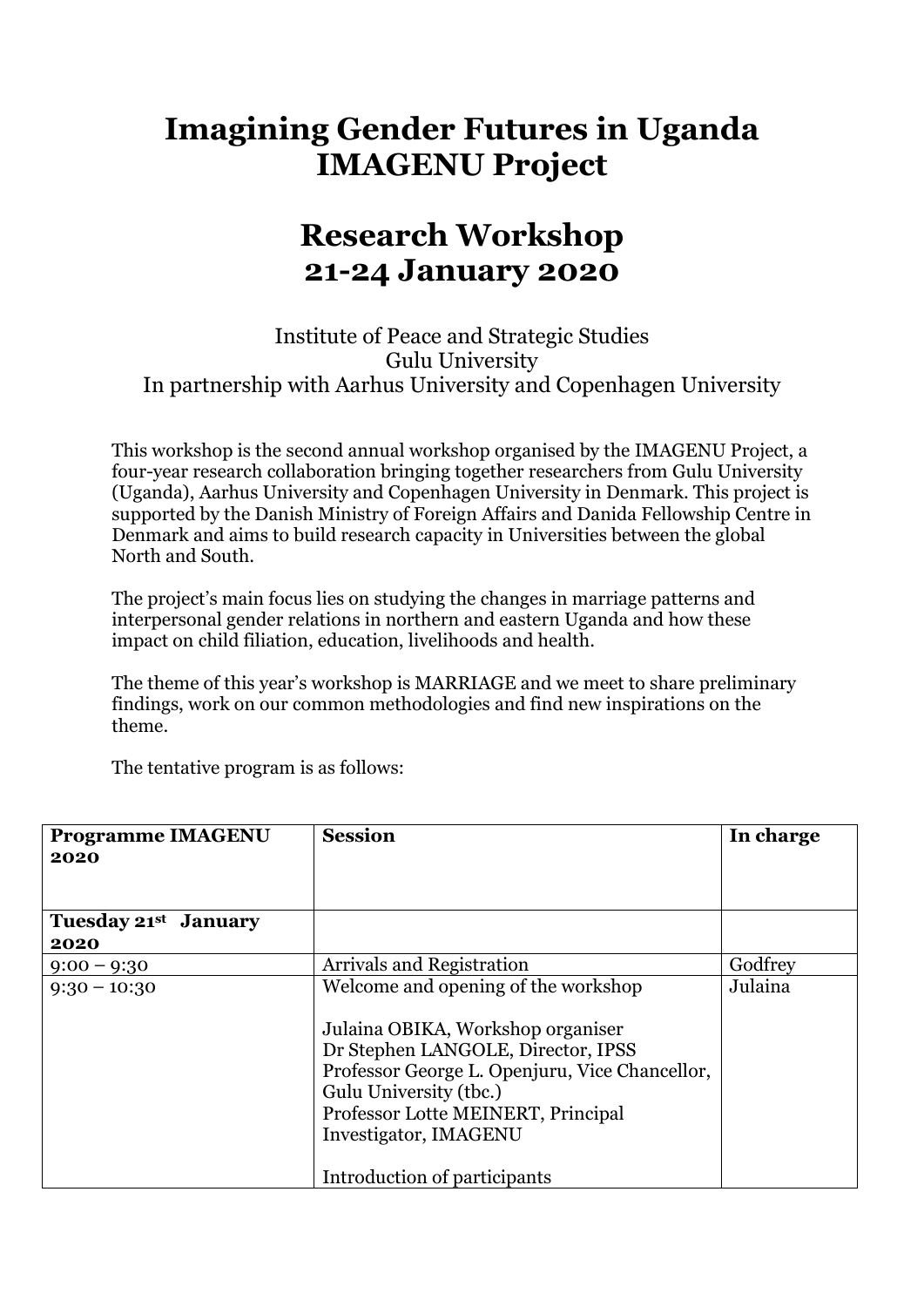|                                            | Go through the programme                                                                                                                                 |         |
|--------------------------------------------|----------------------------------------------------------------------------------------------------------------------------------------------------------|---------|
|                                            |                                                                                                                                                          |         |
| $10.30 - 11.00$<br>$11.00 - 12.30$ :       | Tea/ Coffee break<br>Opening lecture - Julian Hopwood                                                                                                    | Julaina |
|                                            | Discussant - Nanna Schneidermann                                                                                                                         |         |
| $12.30 - 1.30$                             | Lunch                                                                                                                                                    |         |
| $1.30 - 15:30$                             | <b>Presenting Our Research 1</b><br>Presentations of 3 papers: 15 minutes                                                                                | Jimmy   |
|                                            | presentation, 5 minutes discussant and 10<br>minutes general discussion.                                                                                 |         |
|                                            | 1. Susan & Michael Whyte (Discussant -<br>Daniel Komakech)<br>2. Susan Whyte (Discussant – Mary Ejang)                                                   |         |
|                                            | 3. Stephen Langole (Discussant - Lotte<br>Meinert)                                                                                                       |         |
|                                            | Wrap $up - 30$ minutes                                                                                                                                   |         |
| 18:30                                      | Opening dinner at Anna's Food Point -<br><b>IMAGENU</b> researchers                                                                                      | Godfrey |
|                                            |                                                                                                                                                          |         |
| Wednesday 22 <sup>nd</sup> January<br>2020 |                                                                                                                                                          |         |
| $8:30 - 9:00$                              | <b>Arrivals and Registration</b>                                                                                                                         | Godfrey |
| $9:00 - 10.30$                             | <b>Presenting Our Research 2</b>                                                                                                                         | Mary    |
|                                            | Presentations of 3 papers: 15 minutes<br>presentation, 5 minutes discussant and 10<br>minutes general discussion.                                        |         |
|                                            | 1. Hanne O. Mogensen & Julaina A. Obika<br>(Discussant – Rose Atim)<br>2. Anna Baral (Discussant – Jimmy Otim)<br>3. Mary Ejang (Discussant – Julaina A. |         |
|                                            | Obika)                                                                                                                                                   |         |
| $10.30 - 11.00$                            | Tea/ Coffee break                                                                                                                                        |         |
| $11:00 - 12:30$                            | <u>Presenting Our Research 3</u><br>Presentations of 2 papers: 15 minutes<br>presentation, 5 minutes discussant and 10                                   | Stephen |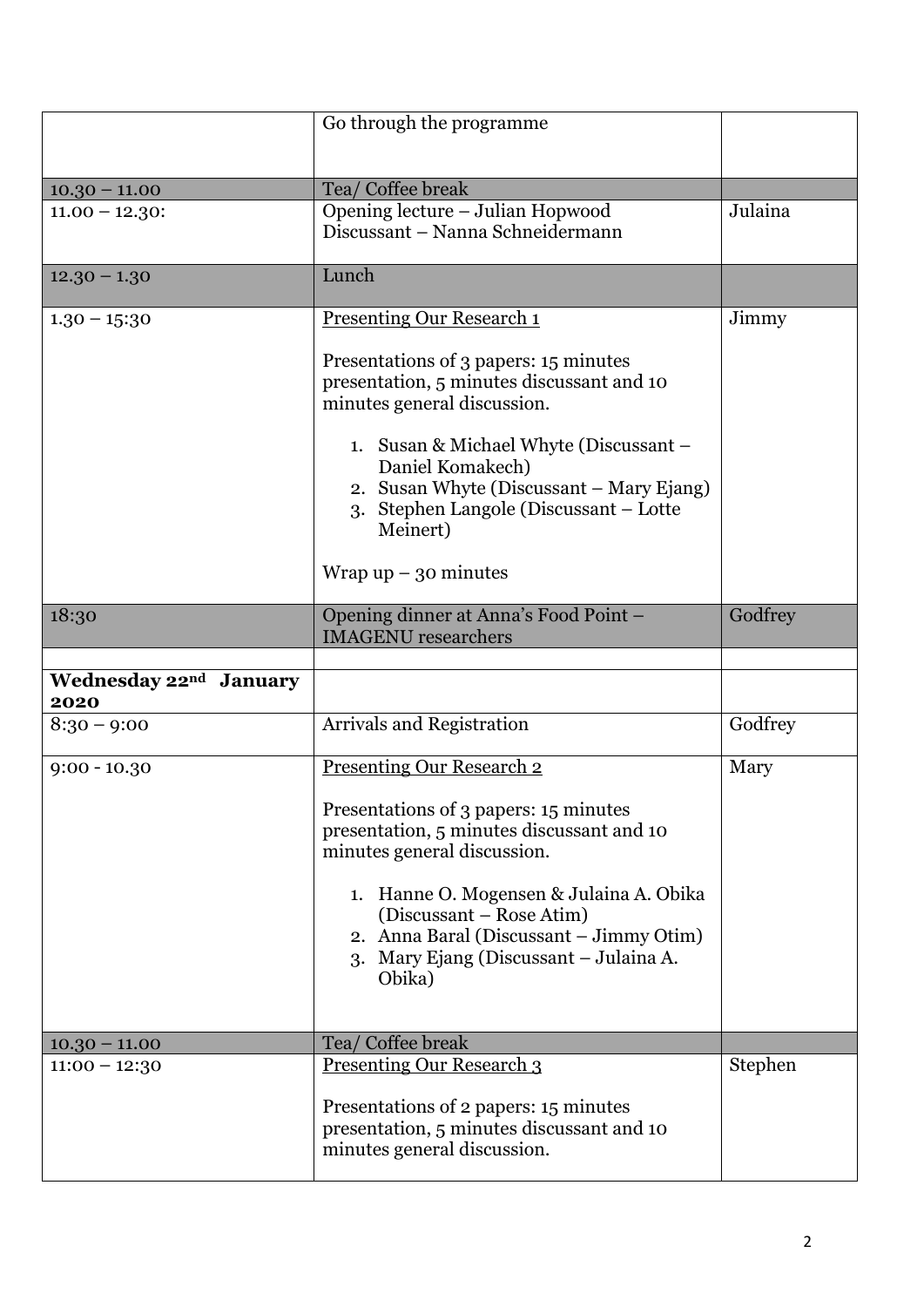|                               | 1. Rose Atim (Discussant – Susan Whyte)<br>2. Lotte Meinert (Discussant – Stephen                                                        |             |
|-------------------------------|------------------------------------------------------------------------------------------------------------------------------------------|-------------|
|                               | Langole)                                                                                                                                 |             |
|                               | Wrap up session $2\&3 - 30$ minutes                                                                                                      |             |
| $12:30 - 13:00$               | Concept Hour: brainstorm of concepts about<br>relationships, marriages and child filiation<br>from the field                             | Daniel      |
| $13.00 - 14.00$               | Lunch                                                                                                                                    |             |
| 14:00 -15:45                  | <b>Perspectives from Practitioners</b>                                                                                                   | Anna & Rose |
|                               | Panel of practitioners to present 5-10 minutes<br>each on 'Marriage'. Q&A session to follow.                                             |             |
| $15:45 - 16:00$               | Tea/ Coffee Break                                                                                                                        |             |
| $16:00 - 16:30$               | <b>Perspectives from Practitioners</b><br><b>Presentation from PROMUNDO</b>                                                              | Anna & Rose |
|                               | Wrap up of the session                                                                                                                   |             |
| $16:45 - 18:00$               | <b>IMAGENU Management Meeting</b>                                                                                                        | Julaina     |
|                               | (Lotte Meinert, Susan Whyte, Stephen Langole,<br>Godfrey Opiro & Julaina Obika)                                                          |             |
|                               |                                                                                                                                          |             |
| Thursday 23rd January<br>2020 |                                                                                                                                          |             |
| $8:30 - 9:00$                 | Arrivals and Registration                                                                                                                | Godfrey     |
| $9:00 - 11.00$ :              | <b>Presenting Our Research 4</b>                                                                                                         | Hanne       |
|                               | Presentations of 3 papers: 15 minutes<br>presentation, 5 minutes discussant and 10<br>minutes general discussion.                        |             |
|                               | 1. Nanna Schneidermann (Discussant -<br>Stephen Langole)<br>2. Jimmy Otim (Discussant - Michael                                          |             |
|                               | Whyte)<br>3. Daniel Komakech (Discussant – Anna<br>Baral)                                                                                |             |
|                               | Wrap up session $-30$ minutes                                                                                                            |             |
| $11.00 - 11.30$               | Tea/ Coffee break                                                                                                                        |             |
| $11.30 - 12.30$               | Pitch and grab                                                                                                                           | Michael     |
|                               | We invite all participants to make a 2-4<br>minutes PITCH of a theme, issue or question<br>that has come up in their research but is not |             |